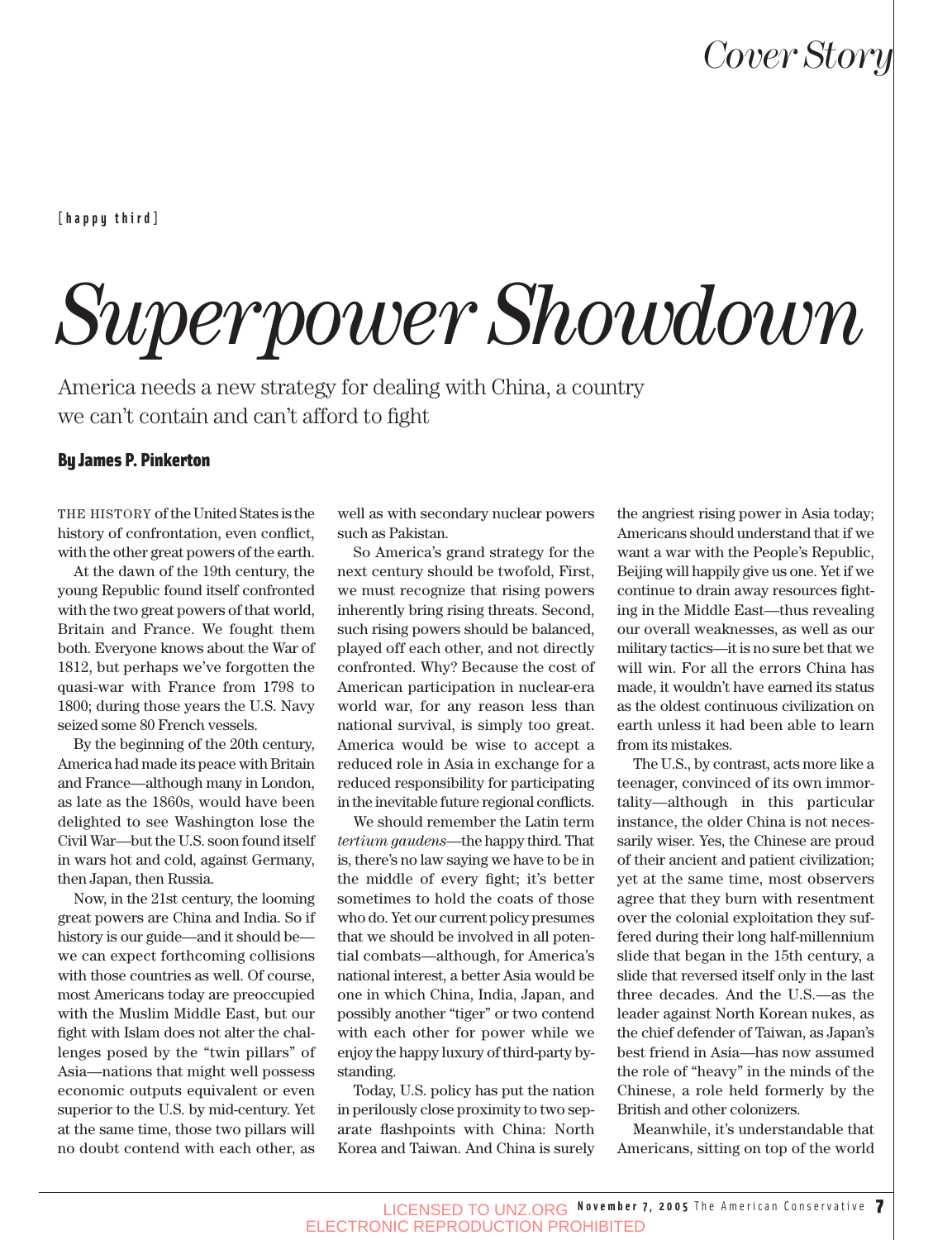but nevertheless feeling insecure, would resent the Chinese for resenting them. And in the game of world politics, resentment is a prelude to war plans, and war plans are often a prelude to war.

Indeed, the Asia war drums are thumping in the U.S. even as we have our hands full with Iraq and perhaps Iran. The Clinton administration once labeled China a "strategic partner"—a label that in retrospect seems naïve but the Bush administration has called China a "strategic competitor." Is it really wise to get into such a diplomatic name game? Is it smart geopolitics to downgrade a country publicly from friend to foe? Surely it would be better just to say, simply, that China is a large and powerful country across the Pacific.

Beginning with the Hainan Island plane-crash incident in 2001, radical American neoconservatives have made common cause with more conventional militarists, agreeing that China is to be seen as an enemy. And the day after 9/11, Bill Bennett told CNN that the U.S. was in "a struggle between good and evil,"

against China. The goal, he crowed, waving the reddest possible flag, was to "Taiwanize" the People's Republic. Some might be tempted to minimize the political weight of a mere scribbler, but after Operation Iraqi Freedom, is there any doubt that noisy neocons have the capacity to translate their warlike opeds into war itself?

In fact, planning for a war with China—based on the feeling that it's inevitable anyway, so why not make sure we win?—has continued moving forward, like so much mission-creeping kudzu. But few were noticing such behind-the-scenes scheming until Sept. 8, when the sober-minded *Wall Street Journal* ran a front-page article hotly headlined "Secret Weapon: Inside Pentagon, A Scholar Shapes Views of China. Beijing, Mr. Pillsbury Says, Sees U.S. as Military Foe; An Optimist Turns Gloomy." Americans were hardly through subduing Fallujah for the third or fourth time when they were hit full in the face with the prospect of a war a thousand times bigger.

#### THE U.S. CONDUCTS **WAR SIMULATIONS AGAINST CHINA**, AND THE CHINESE SEEM TO BE **DOING THE SAME AGAINST US**. IN RECENT YEARS, THEIR **SPIES AND AGENTS HAVE PENETRATED** NOT ONLY THE **FBI** BUT ALSO THE **MILITARY-INDUSTRIAL COMPLEX**.

listing Lebanon, Libya, Syria, Iraq, Iran, and China as evildoers worthy of attack. China? Is Osama bin Laden on some Long March of his own? Are Saddam's weapons of mass destruction cached in the Forbidden City?

In the years since, the neocons have gotten themselves right where they want to be: tangled up in the Middle East. Yet some seem eager to open up a "second front"; the ever-belligerent Max Boot, for example, agitated in the pages of—where else?—*The Weekly Standard* for a policy of "internal subversion"

The "Mr. Pillsbury" in the headline is Michael Pillsbury, a Sinophile turned Sinophobe. He told the *Journal* that China "may become the largest challenge in our nation's history." Wow. Bigger than the challenge we faced in 1776? 1861? 1941? 1962? Pillsbury was adamant: "Beijing sees the U.S. as an inevitable foe, and is planning accordingly."

And of course, who's to say Pillsbury is wrong? In June, a defecting Chinese diplomat told the *Washington Times* that Beijing sees America as the "largest enemy, the major strategic rival." Chinese officials have threatened to use nuclear weapons against the U.S. over the years: in July, Gen. Zhu Chenghu, dean of China's National Defense University, told the *Financial Times* and other media outlets that if Uncle Sam interferes with China over Taiwan, "Americans will have to be prepared that hundreds of cities will be destroyed by the Chinese."

By the same token, there has never been a shortage of Americans who have threatened to nuke China. That's the point: as in centuries past, great powers threaten each other, and often such threats and counter-threats escalate into war.

Plenty of Americans, to be sure, have spoken out against such escalation, including some hawks. Ralph Peters, a retired U.S. Army colonel, has been a strong supporter of Operation Iraqi Freedom, and his larger worldview is revealed by title of his new book, *New Glory: Expanding America's Global Supremacy*. Yet even Peters is reluctant to get into a trans-Pacific world war: "While we must always be prepared for a conflict with China, we should stop looking for one."

Meanwhile, the U.S. conducts war simulations against China on a constant basis, and the Chinese seem to be doing the same thing against us. In recent years, their spies and agents have penetrated not only the FBI but also the militaryindustrial complex—even enjoying "coffees" at the Clinton White House that seemed to coincide with the passing of American missile secrets to Beijing. Currently the Chinese are launching nearconstant hack attacks against U.S. computers; we recently learned that cybersnoops at Shandong University had decrypted Secure Hash Algorithm-1, one of the basic codes of the U.S. military.

So the bleak logic of ineluctable conflict has us all in its thrall. As an American might say of this coming war conun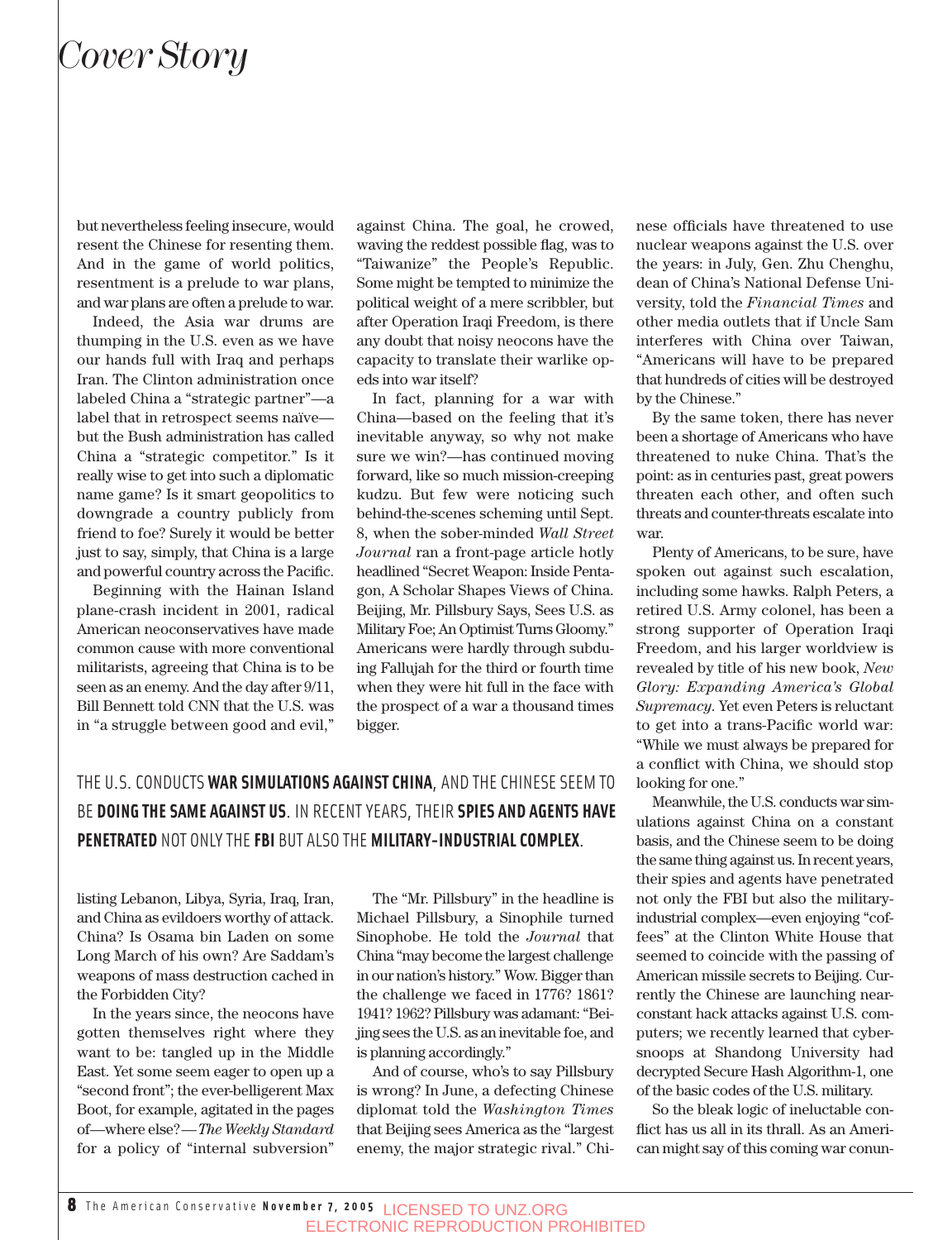drum, "We have a wolf by the ears"; that is, we can't keep doing what we're doing, but we can't let go, either. The Chinese have a similar phrase, *Qi hu nan xia*—"riding the tiger and can't get off." Moreover, the current cycle of oneupsmanship, on our side of the Pacific, is seen as a matter of honor or credibility. For the Chinese, it's all about *bao quan mian zi*—keeping face.

Recently, the September-October issue of *Foreign Affairs* brimmed with articles further attesting to a Barbara Tuchman-like inevitability of Sino-U.S. conflict. One need only read between the lines of these articles, written for an elite foreign-policy audience, to hear the future Guns of August. For example, David Zweig and Bi Jianhai, of Hong Kong University, describe China's "global hunt for energy," which puts the U.S. and China in direct competition for the same oil supplies. As the writers observe, "Given the White House's current penchant for unilateral intervention and the loud voices in Congress calling China a military threat, Beijing might reasonably begin to fear that the United States will try to block its purchases of natural resources to destabilize it." And many Americans seem to agree; an energy specialist at the University of California is quoted as saying that he failed to see any scenario that would not lead to confrontation between the United States and China over energy.

In another article in the same issue of *Foreign Affairs*, Kishore Mahbubani, dean of the Lee Kuan Yew School of Public Affairs in Singapore, observes, "The conviction is growing among Chinese policymakers that the United States is bent on curtailing China's rise." Mahbubani recalls an incident that most Americans probably never even knew about, the 1999 U.S. bombing of the Chinese embassy in Belgrade. American officials dismissed it as a mistake, and yet many Chinese, reports Mahbubani, "remain convinced that the bombing was deliberate." Is that genuine paranoia on the part of the People's Republic? Or are Beijing propagandists deliberately whipping up anti-American fervor? Mahbubani, speaking for himself, lends a third-party credence to Chinese fears: "The United States is doing more to destabilize China than any other good-hearted-wonks-gathered-together concept, which even onetime Clinton supporter Michael Mandelbaum derided as "foreign policy as social work." Moreover, the basic idea of U.S. diplomats plodding their way through interminable multilateral meetings seemed out of keeping with our status as the "Unipower." No wonder Americans lost

#### **VOTERS REJECTED BUSH'S VISION** OF A NEW WORLD ORDER, WITH ITS SCARY BLACK HELICOPTER OVERTONES, AND **THEY NEVER MUCH LIKED BILL CLINTON'S GOOD-HEARTED-WONKS-GATHERED-TOGETHER CONCEPT**.

power," he avers, adding with a tone of regret, "No one in Washington seems to be proposing, much less pursuing, a comprehensive new strategy for U.S.- China relations."

So the time has come for a different strategy that is neither hawkish nor dovish—merely realistic. It's a foreignpolicy approach that's been proven in the past, in the historical crucible of great-power jockeying.

Other than isolationism, the U.S. has generally adopted three foreign-policy strategies over the last two centuries: collective security, containment, and war. All have met with success—and failure.

The first strategy, collective security, was endorsed by Woodrow Wilson during World War I, but the 28th president could never sell the realization of that strategy, the League of Nations, to either senators or citizenry. In recent times, George H.W. Bush revived the idea. And in fact, joint military action worked well enough in Kuwait and later in the Balkans, but once again, Americans never cottoned to the collectivesecurity concept. Voters rejected Bush's vision of a New World Order, with its scary black helicopter overtones, and they never much liked Bill Clinton's patience with joint efforts in regard to the Iranian and North Korean nuclear programs.

The second foreign-policy model has been containment. Back in 1807, President Thomas Jefferson imposed the Embargo Act on the 17-state Republic, through which he attempted, by banning European commerce, to contain Europe economically. The embargo, which crashed American prosperity, proved a disaster for the new nation.

Since then, the U.S. has attempted various embargoes and containments. The one spectacular success was the four-decade effort against the Soviet Union—although other factors, of course, were at work as well. But a more typical result of containment as an overall policy has been the American experience with Cuba—which is, to be sure, a deep disappointment.

As for America's dual containment policy toward Iraq and Iran, pursued over the last two decades, it, too, has been a failure. We regime-changed Iraq anyway, and the Iranians are becoming more hostile and perhaps more nuclear with each passing year.

The third foreign-policy model has been war, or the threat of war. For most of U.S. history—from the myriad Indian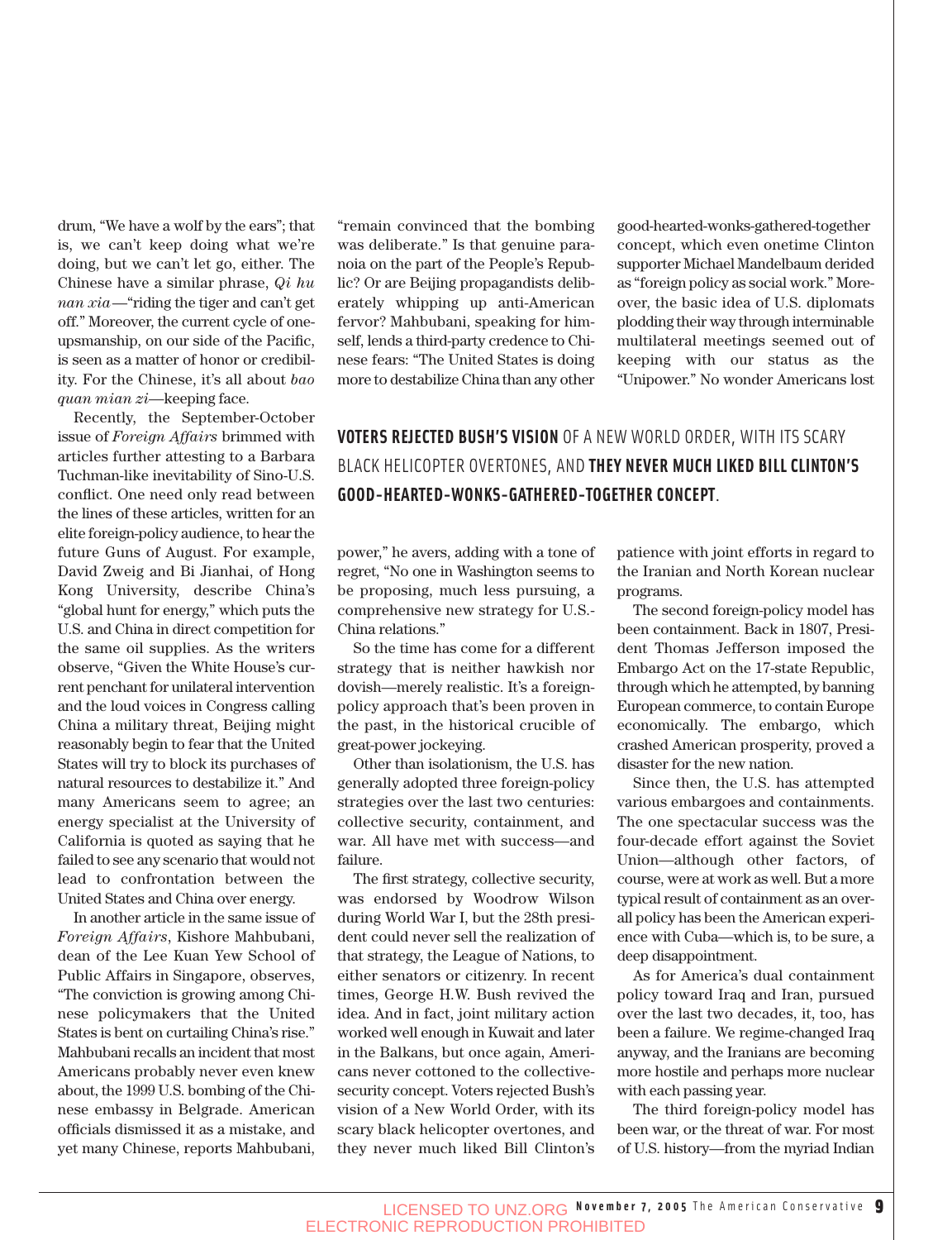wars to Afghanistan in 2001—the U.S. has been able simply to vanquish its enemies. Out of this winning streak has come the feeling that the U.S. is supreme.

In 1992, Paul Wolfowitz, then undersecretary of defense, produced a document declaring that the goal of American foreign policy in the post-Soviet era was to maintain an overwhelming global dominance to prevent "potential competitors from even aspiring to a larger regional or global role." Indeed, Wolfowitz declared, the crushing of any possible rival must be the "dominant consideration," as the U.S. strives "to prevent any hostile power from dominating a region whose resources would … be sufficient to generate global power."

This ambitious document was ahead of its time in 1992, and it was soon withdrawn from public discussion. But a decade later, Wolfowitz, by now promoted to deputy secretary of defense, oversaw the drafting of a similar docu-

The further gist of what might be called the Wolfowitz Doctrine is that the Pentagon would enforce this American order. If this was the Unipolar Moment, as Charles Krauthammer dubbed it, neocons in high places saw their chance to make the most of it: "The United States will use this moment of opportunity to extend the benefits of freedom across the globe"; other countries, the document continues, should not even dream of competing with the U.S. military. Instead, nations of the world should sit back as Uncle Sam problem-solves. Yet one obvious reality seems never to have occurred to the doctrine-drafters: if America presumes hegemony over all, it risks becoming the enemy of all.

This Wolfowitz Doctrine—U.S. supremacy ballooned by world-ahistorical optimism about what the 82nd Airborne could achieve—has been met by what might be called the Wellington Reality. As the Iron Duke sagely observed, for a great power, there is no such thing as a

WITH FUKUYAMA-ESQUE ASSURANCE, EVEN ARROGANCE, **WOLFOWITZ ARGUED THAT HISTORY HAD, IN FACT, ENDED**, AND THAT THE WORLD WAS LEFT WITH "A SINGLE SUSTAINABLE **MODEL FOR NATIONAL SUCCESS**: FREEDOM, DEMOCRACY, AND FREE ENTERPRISE." IN OTHER WORDS, **THE AMERICAN WAY**.

ment. That opus, signed by President George W. Bush on September 17, 2002, will be remembered by many as a classic bit of solipsistic chest-beating, performed on the planetary proscenium before a bemused world-audience. With Fukuyama-esque assurance, even arrogance, Wolfowitz argued that history had, in fact, ended, and that the world was left with "a single sustainable model for national success: freedom, democracy, and free enterprise." In other words, the American Way.

small war. And this Wellington Reality, when applied to our time, means that to most nations, the mere presence of U.S. troops is a red flag.

It is remarkable how deeply our hegemonic ambition has been embedded into our routine thinking—so deeply that a historically abnormal circumstance is made to seem surreally normal. It just isn't normal, for example, to include other people's countries within one's own military-administrative commands. But that's exactly what the Pentagon has done. The rest of the world—ROW in Pentagon parlance—has been divided into five regional commands: Europe and Africa are one command; the Middle East is a second; North and South America are the third and fourth.

Oh yes, Asia and the Pacific, that's the fifth command, abbreviated as PACOM. And these demarcations are no secret; all dwellers of the planet—including those in the People's Republic of China, all 1.3 billion of them—can visit the Pentagon's website if they are curious to see where they fit into our world-bestriding scheme.

For those few Americans who pay attention to such military matters, the blithe presumption is that this is the way it always will be; the U.S. command system represents the sweep of America's seemingly permanent ambition. Just as once upon a time the Romans couldn't imagine a world without their running it—the Mediterranean was simply called *Mare Nostrum*, our sea so today Americans across the ideological spectrum assume that every element of life around the world needs our supervision, now and forever. Those living in Washington hear plenty of casual conversations with military personnel who have just returned from some exercise or war game—simulations in which American forces have defended or liberated just about every gulf, strait, and cape in the world. Why? Because all are deemed vital to our national security.

From George Soros on the Left to Bill Clinton in the center to George W. Bush on the Right, it is a given that the U.S. will administer more than six billion people—their politics, their trade zones, their human-rights practices, their babywhale protections. How could this not be? After all, in the grandiose formulation of Clinton's secretary of state, Madeleine Albright, the U.S. is the "indispensable nation." And Bush has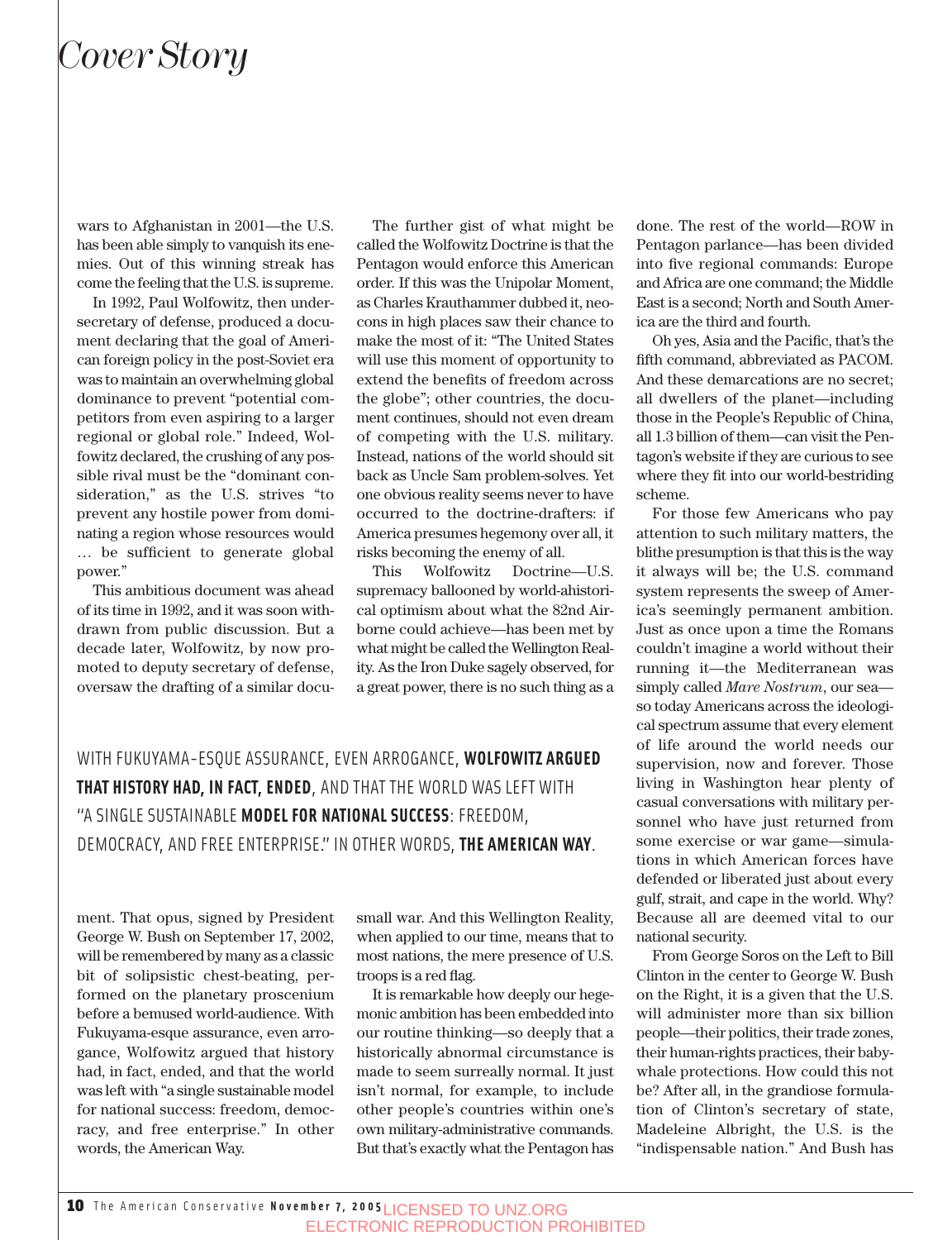

been even more emphatic about America's manifest destiny to make this the "liberty century."

Yet we have, to put it mildly, suffered some disappointments. Not only is the world not happy with the Bush Doctrine, but Americans don't seem to be so fond of it either. Edward Luttwak, of the Center for Strategic and International Studies, has offered one useful piece of explanatory context. Eleven years ago, Luttwak prophesied that America would become "post-heroic." That is, as a nation of small families, we would no longer be willing to spare any of our relatively scarce children for the purpose of war. And falling Iraq War approval poll numbers, as well as falling enlistment rates, are already revealing the impact of this casualty-averse demography.

The profound effects of this Luttwakian reality have not yet fully registered on Washington. The U.S. population is becoming post-heroic, and yet U.S. policy remains heroic, pursuing its planetary ambitions. As evidence of this globe-glomming, we might consider our attempted encirclement of China, requiring the establishment of bases from "the Stans" to South Korea to Japan. We have military advisers operating in Mongolia; the U.S. Navy has even sent its ships calling on Vietnam, as admirals make no secret of their desire for a base in the one foreign country that defeated us in war. And of course, looming huge in the Pacific is America's "special relationship" with Taiwan. It would indeed be unfortunate if all these hyper-extended commitments led the U.S. into a war that Americans didn't want to fight.

Meanwhile, the Chinese have rallied states the U.S. deems pariahs, such as Sudan and Zimbabwe, into a motley but resource-rich crew of anti-Americanism. Moreover, in June 2001, China spearheaded into being the Shanghai Cooperation Organization, comprising six members: China, Russia, Kazakhstan, Kyrgyzstan, Tajikistan, and Uzbekistan. Since then, the SCO has expanded: India, Pakistan, and Iran now enjoy "observer" status. It remains to be seen, of course, whether this ambitious new Eurasian entity possesses much weight; so far, America and its allies have ignored the SCO's resolution that we quit Afghanistan.

But Moscow and Beijing staged a substantial joint airland-sea exercise in August. Drawing upon their shared Orwellian war-is-peace newspeak tradition, the two powers named their war game Peace Mission 2005. But as Jin Canrong, professor of international relations at the People's University of China, told Al-Jazeera, "The main target is the United States."

So what sort of war might the Chinese be preparing for? *The Atlantic Monthly's* Robert Kaplan seems confident that China is planning on building a huge navy—

which, as he argued in a June 2005 cover story entitled "How We Would Fight China," our Navy would promptly sink in battle. But might the Chinese have a plan up their sleeve that we don't know about? Might all of China's engineers and scientists, many of them moving in and out of the U.S., come up with some wonder weapon? Kaplan may be content to spin for a well-funded U.S. Navy, which perpetually dreams of neo-Nelsonian blue-water combat, but the Chinese might not be as clueless as we wish them to be.

In August, *Time* reported on a wave of cyber-attacks against U.S. government computers, emanating from China, which the Pentagon dubbed Titan Rain. Said one U.S. defense contractor, "This has been going on so long and it's so well organized that the whole thing is state sponsored, I think." But what do all these hack attacks foretell? Current levels of cyber-intruding are categorized as akin to espionage; they are viewed as annoying but tolerable. But what would happen if the Chinese succeeded at, say, disabling our GPS system? Or if they managed to delete the files of NORAD?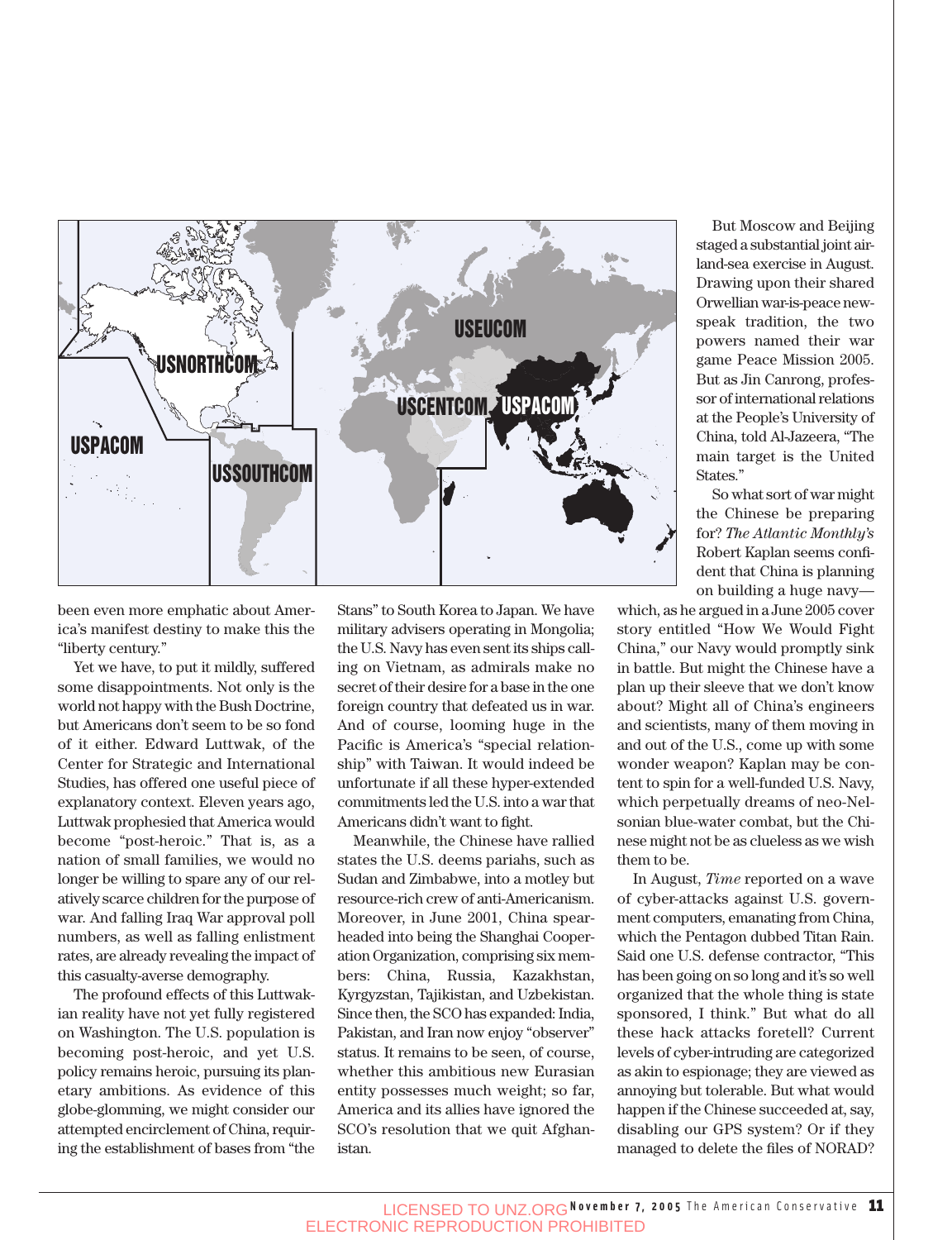Or, more ominously, in the spirit of *wei ch'i*, their national game—known to us as Go—if they were to take advantage of our near-open borders to pre-position assets, including possibly nuclear weapons, inside the U.S.?

So what's the solution? Two separate camps have their answers, and they dominate the China policy discussion. The first camp is noisy, explicit, and belretreat or else become democratically transformed.

But the Chinese might see the situation differently. A cliché of the era is that China is analogous to Kaiser Wilhelm II's Germany, a rising power looking for its "place in the sun." If so, then it's a question of how the Chinese will be restrained. In the case of Germany, a grand coalition of France, Britain, Russia,

#### IT REMAINS TO BE SEEN WHETHER THE **UNITED STATES** COULD EVER ASSEMBLE AN EQUIVALENTLY LARGE **COALITION TO RESTRAIN CHINA**.

ligerent. The second is quiet, implicit, and ultimately pacifistic. Yet neither can truly succeed, because the first camp would fight a disastrous war with China, while the second would lose its D.C. policy struggle to the first camp—which then would go back to fighting its disastrous war with China.

The first camp might be called the nationalists-militarists. This group includes the neoconservatives, but it also attracts figures from a substantially older tradition, the "Asia First" faction that reaches back deep into the Republican Party in particular, from Sen. Albert Beveridge at the beginning of the last century through Gen. Douglas MacArthur in the middle of the 20th century to Defense Department guru Michael Pillsbury today. And this group is reinforced by various constituencies, including the Taiwan Lobby, advocates for Tibet, the Falun Gong, and the "house church" Christians.

It is hard to imagine that most of these people think that war with China is a good idea. But having stoked themselves up on soaringly millennialist Gersonian rhetoric, they are having a hard time finding a way to back down. They must cling to the hope that China will shrink from collision with the morally clear United States—that it will either and the United States was required twice—to bring Berlin to heel. It remains to be seen whether the United States could ever assemble an equivalently large coalition to restrain China.

The second camp draws inspiration from Montesquieu, who held that *doux commerce*—sweet commerce—would inevitably soften social relations. Montesquieu was right about *intra*national issues, noting the sweetening effects, in his day, of embourgeoisment. But *inter*national issues proved to be a different story; as nations became wealthier, they avidly spent much of their economic surplus on wickedly effective new weapons. Nothing *doux* about that.

In the 20th century, the greatest updater of Montesquieu's views was Sir Norman Angell, whose 1910 book, *The Great Illusion*, boldly declared that war was obsolete. "The warlike nations do not inherit the earth," he maintained. "They represent the decaying human element." Angell's argument—that nations connected to each other by market economics have no choice but to co-operate with each other on politics struck a resounding international chord. His book was translated into 25 languages, selling more than two million copies. It even gave rise to "Angellism," a body of thought holding that "military and political power give[s] a nation no commercial advantage." Indeed, Angell concluded, "It is an economic impossibility for one nation to seize or destroy the wealth of another, or for one nation to enrich itself by subjugating another."

In many ways, of course, he was right: it didn't make economic sense for countries to go to war against each other. Nevertheless, they did go to war. The Angellists failed to understand that countries fight over perceptions of slight, as well as regard for status. For all the alleged hardnosedness involved in planning for war, actually going to war is rarely a rational decision.

Still, the commerce-determinist dream dies hard; neo-Angellists are once again in high places. *The New York Times'* Thomas Friedman ranks as the most prominent neo-Angellist today. In his 1999 *Lexus and the Olive Tree,* he put forth his "Golden Arches" test—a test that was immediately flunked. Friedman's self-proclaimed insight was that "no two countries that both had McDonald's had fought a war against each other since each got its McDonald's." Yet in that same year, NATO went to war against Serbia, and during the fighting, McDonald's franchises in Belgrade were severely vandalized. So much for the idea that economics drowns ideology, or nationalism, in the sugary syrup of prosperity.

One reason that the Montesquieu/ Angell/Friedman view lives on is that it tells a sizable and powerful constituency what it wants to hear. That is, "neo-Angellist" businesspeople want to believe that what they are doing is good for the world, and failing that, they at least want others to believe that what they are doing is good for the world. And so they summon up a sizable cadre of libertarian and globalist apologists to proclaim that they are making sweet commerce indeed.

Yet there are three worms in the neo-Angellist apple.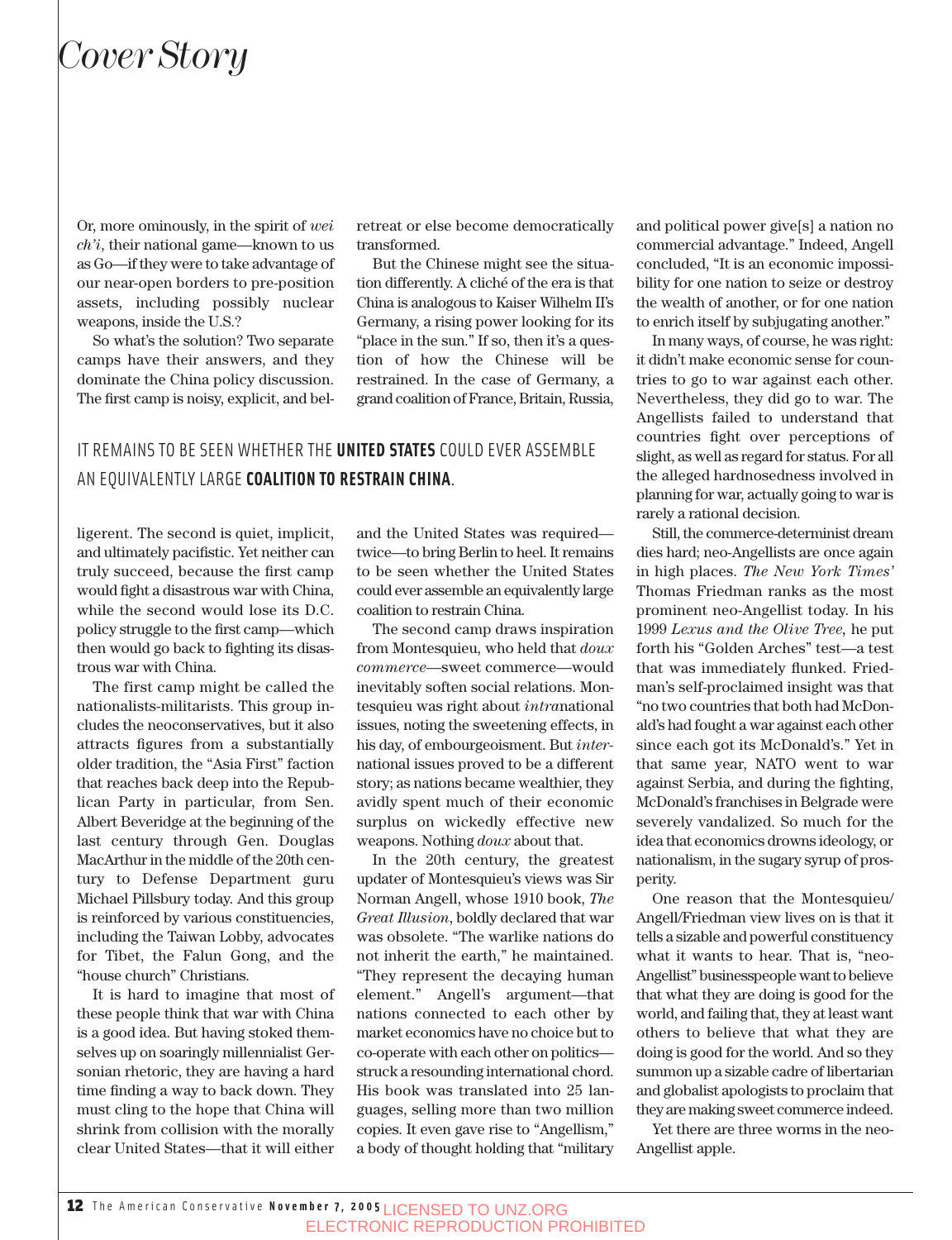The first worm is outsourcing, which for most American firms is still the most honeyed part of the U.S.-China relationship. But outsourcing has its problems. For one thing, it creates a substantial backlash in the U.S., as workers understandably fear losing their jobs. And the trend is hardly decreasing. As one executive of a large American multinational company—once a prominent manufacturer in the U.S., now almost entirely making its products overseas—said to me recently, "You show me a company that doesn't do its manufacturing in China, and I'll show you a company that can be beaten, competitively."

Moreover, this outsourcing worm jeopardizes our national security; a totally post-industrial America would be unable to produce the necessary implements of war, should they be needed. Indeed, the Pentagon is struggling to maintain some sort of domestic industrial base for the U.S. Michael Boskin, chairman of President George H.W.

tute economist Irwin Stelzer, who, writing in the Sept. 5 *Weekly Standard* wondered: Is it really the case that "rigid adherence to free trade serves our geopolitical interests"?

Looking back a century, both Lynn and Stelzer might have cited the British Conservative politician Leo Amery, who had regularly argued against Angell, as well as other dogmatic globalists. Amery warned that Germany's mercantilist neighbor-beggaring economic strategy, the opposite of Britain's Angellist approach, was giving the Kaiser a dangerous war-production advantage. "The successful powers will be those who have the greatest industrial base," Amery prophesied, adding that those holding "the industrial power and the power of invention and science will be able to defeat all others." As Winston Churchill, whom Amery served in Britain's World War II cabinet, once observed, a country engaged in war needs the tools to finish the job.

#### IF PRESENT TRENDS CONTINUE, THE CHINESE WILL SOON BE ABLE SIMPLY TO **PULL THE PLUG ON OUR ECONOMY**—AND SO WE **WON'T BE ABLE TO FIGHT**.

Bush's Council of Economic Advisers, once reportedly declared, "It doesn't make any difference whether a country makes potato chips or computer chips," and yet others, at least, know otherwise: all chips are not created equal. Barry Lynn, in his new book, *End of the Line*: *The Rise and Coming Fall of the Global Corporation*, argues that if present trends continue, the Chinese will soon be able simply to pull the plug on our economy—and so we won't be able to fight China even if we want to, or have to, which might make war all the more tempting to the Chinese. If they are sure that they can win easily, why not go for it?

Lynn stands on the Left, and yet he echoes the sentiments of Hudson Insti-

There's a second worm in Angellism: when free trade is practiced in the face of a perceived military threat, the policy simply implodes. It lacks the necessary popular support. Thus, in regard to contemporary China, an ever-deeper Ricardian economic integration across the Pacific will not prove politically acceptable to hawkishly Beijing-bashing Americans. Yes, many big U.S. companies will happily collaborate with PRC totalitarians; Yahoo!, for example, recently ratted out the privacy of one of its customers to the PRC secret police, and Google Maps has listed Taiwan as a province of the PRC. And yes, most of the Fortune 500 will engage lobbyists to keep the trade routes open to the east. Yet this summer, all the lobbyists on K Street could not tamp down the wildfire of anti-Chinese feeling that erupted over the failed bid by the China National Overseas Oil Company to buy the U.S. oil company Unocal. The House voted 398 to 15 to block the possible deal, which soon fell through.

The reaction in China was vehement. The headline in the July 6 edition of the government-run *China Daily* declared, "U.S. lawmakers meddle in CNOOC's Unocal bid." And while in America the squall of anti-CNOOC feeling passed quickly enough, in China the memory seems to be lasting longer; the chief financial officer of CNOOC, Yang Hua, told the *Financial Times* on Sept. 17 that the Chinese have their own definition of human rights, and it starts with oil. "What is 'human rights'?" Yang asked rhetorically. "I'll tell you what it means. It means having guaranteed access to energy." Many Americans would disagree, but again, that's the point: if we see things one way, and the Chinese see things another way—and if the stakes are high enough—that's the way to war.

In other words, when it's a question of fighting "evil," the sweetest fruits of commerce taste bitter. As Deputy Secretary of State Robert Zoellick said in September, America today, in a time of peace and unprecedented trans-Pacific trade, is "a cauldron of anxiety" about China. If issues of status and primacy are at stake, it seems as though lizard brains take over, diminishing rational thinking—as nationalism, xenophobia, and more primitive reflexes rise up in a sanguinary primordialism. The outcome is predictable: as with Angell 90 years ago, the neo-Angells will be overwhelmed yet again.

The third and final worm is that China might be simply unappeasable, no matter what we do. A country that has a 500-year-chip on its shoulder, a government that killed millions in the '50s and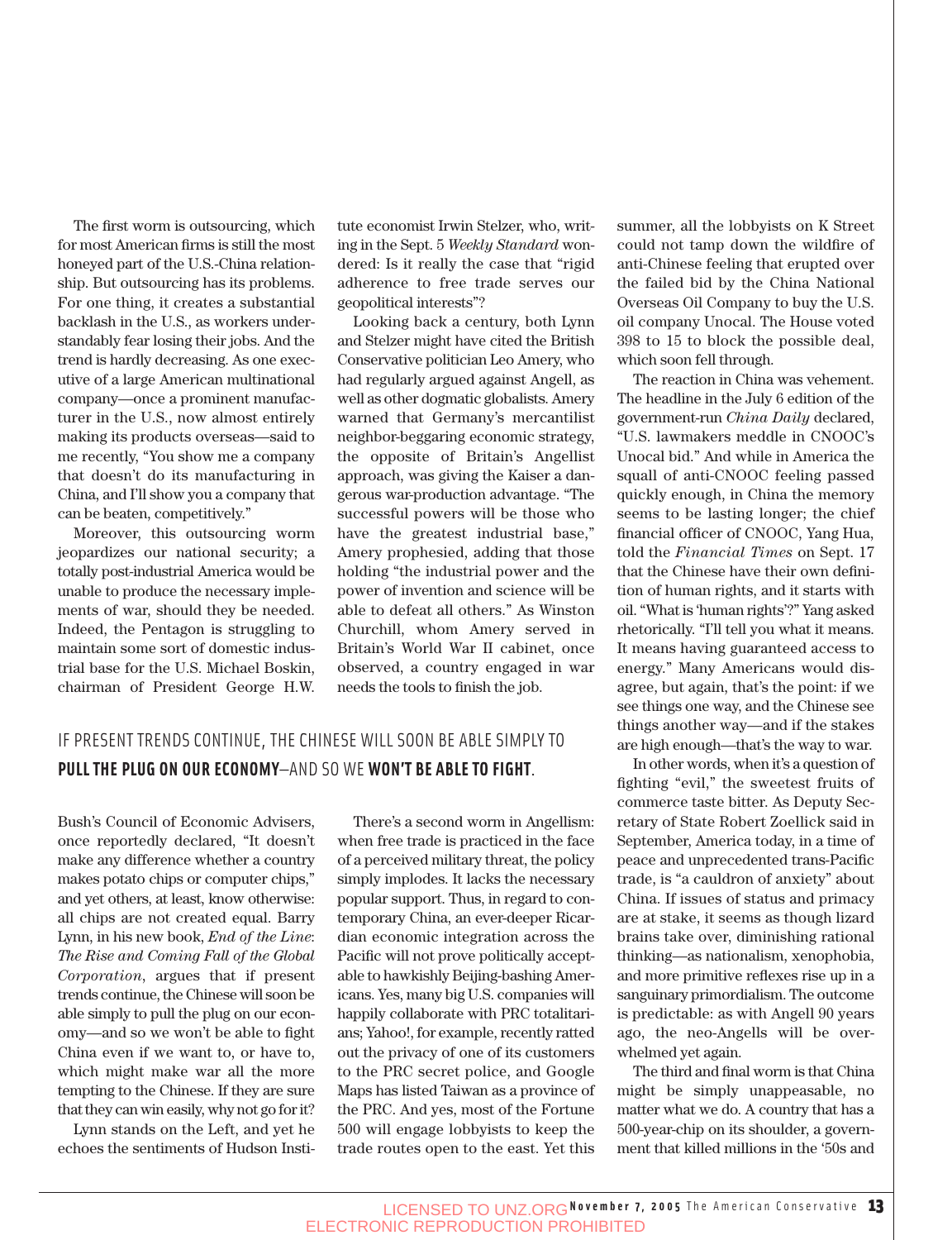'60s and thousands as late as 1989 at Tiananmen Square—this is not necessarily a peace-loving nation; a regime that forces abortions on its populace has not been much sweetened by commerce. Indeed, one could just as easily argue that expanded wealth has given the Chinese expanded geopolitical horizons. Pursuing ever more ambitious world interests—notably oil in the Middle East and in Central Asia, inking deals with Iran and Kazakhstan—China is a country striving for full superpower status. Today, as it extends its power, it is acting increasingly like the U.S.; it has sent peacekeepers and hired guns to such farflung places as Tajikistan, Sudan, Haiti, and the Panama Canal. As a result, Americans worry that the Middle Kingdom is bent on "Finlandizing" the rest of Asia—although, of course, the Chinese say that the U.S. has already sought to "Americanize" the east.

So what is to be done? Are America's only choices militaristic jingoism or naïve Angellism?

The nationalists-militarists might not actually want a war with China, but they act as if they do, and that's probably enough to persuade the Chinese that a war is coming. And in war planning, as in so many other avenues, if you fake something long enough, you will make it happen.

On the other side of the debate—well, there isn't much of an other side to the debate. The business-minded neo-Angellists may think they are pragmatically managing the U.S.-China relationship, but in truth, they will enjoy that illusion only in the absence of some triggering event. The moment Murphy's Law hits or the instant there's the trans-Pacific equivalent of a Sarajevo assassination of an Austrian archduke, the neo-Angellists will be painted as appeasers by the nationalists-militarists and thus blown to the winds, just as the original Angellists were back in 1914.

But there's a better approach. As Michael Lind of the New America Foundation has advocated, a British-style balance-of-power strategy could forestall a head-to-head collision with China. For centuries, Whitehall juggled European rivals against each other, and it worked well for the Empire. So if the British could play off the likes of the Bourbons, Hapsburgs, Hohenzollerns, and Romanovs, perhaps the U.S. can play off the inevitable rivalry of the Asian powers. It's the good fortune of Americans, after all, that we are unchallenged in our own hemisphere and likely to remain so for a long time to come. And by our further good fortune, three enormous powers—China, India, and Japan—are all next to each other, just like Spain, France, Holland, and Germany in times past.

Although the U.S., as indicated, has generally pursued three basic foreign policy strategies other than isolationism—collective security, containment, and war—we must note that for a relatively brief period, our nation followed a fourth strategy, the power-balancing mode, mostly during the presidency of Theodore Roosevelt, from 1901-1909. The 26th president is remembered today as something of an imperialist, and he certainly looked upon a weak Latin America with an imperialist's eye. Yet TR gazed at the strong powers across the Atlantic and the Pacific with a sober respect, as well as a strong desire not to see one power gain control of a whole region. Mindful of America's military limitations, Roosevelt sought to defend the national interest by following, in effect, Britain's longterm strategy—that is, keeping the other great powers in relative balance, preventing the emergence of any threatening hegemon.

In 1905, for example, TR mediated the Russo-Japanese war, for which he won the Nobel Peace Prize. And yet he was not thinking about the brotherhood of man; rather, he was thinking about the proper correlation of forces in the Pacific.

Perhaps even more significantly, in 1905-6, during the Algeciras crisis in Morocco, when Germany was looking for an excuse to get into a war with France, TR helped settle that dispute, too. He feared that if war erupted, the Germans would crush the French, destroying European equilibrium. And in 1907, he strenuously supported the Second International Peace Conference at The Hague, which aimed at international disarmament. Roosevelt himself was not interested, to be sure, in reducing his arsenal—that same year he sent the Great White Fleet around the world as a show of American strength—but he was happy to see the other countries reduce their arsenals.

Yet in balance-of-power politics, a nation needs allies. In the case of Taiwan, America won't have many allies if it continues to insist that Taiwan is separate and effectively independent of the mainland. The U.S. cannot succeed at balancing power in Asia if Taipei is reflexively regarded as a "must-have" for our side. Even the pro-American Australians have said they won't support Uncle Sam in this instance. Indeed, nobody but the U.S. seems willing to risk a war over the island, and the Chinese have made it clear that over the long run, they will sacrifice just about anything to get Taiwan back.

So barring a general war—which hardly seems like a good idea for the U.S., as well as for China or even for Taiwan—Beijing will eventually recover Taipei, for the simple reason that it's clearly within its sphere of influence. So China will reunify with Taiwan, just as the American North reunified with the South after the Civil War. The federal government in Washington, D.C. would not have not looked kindly on any for-